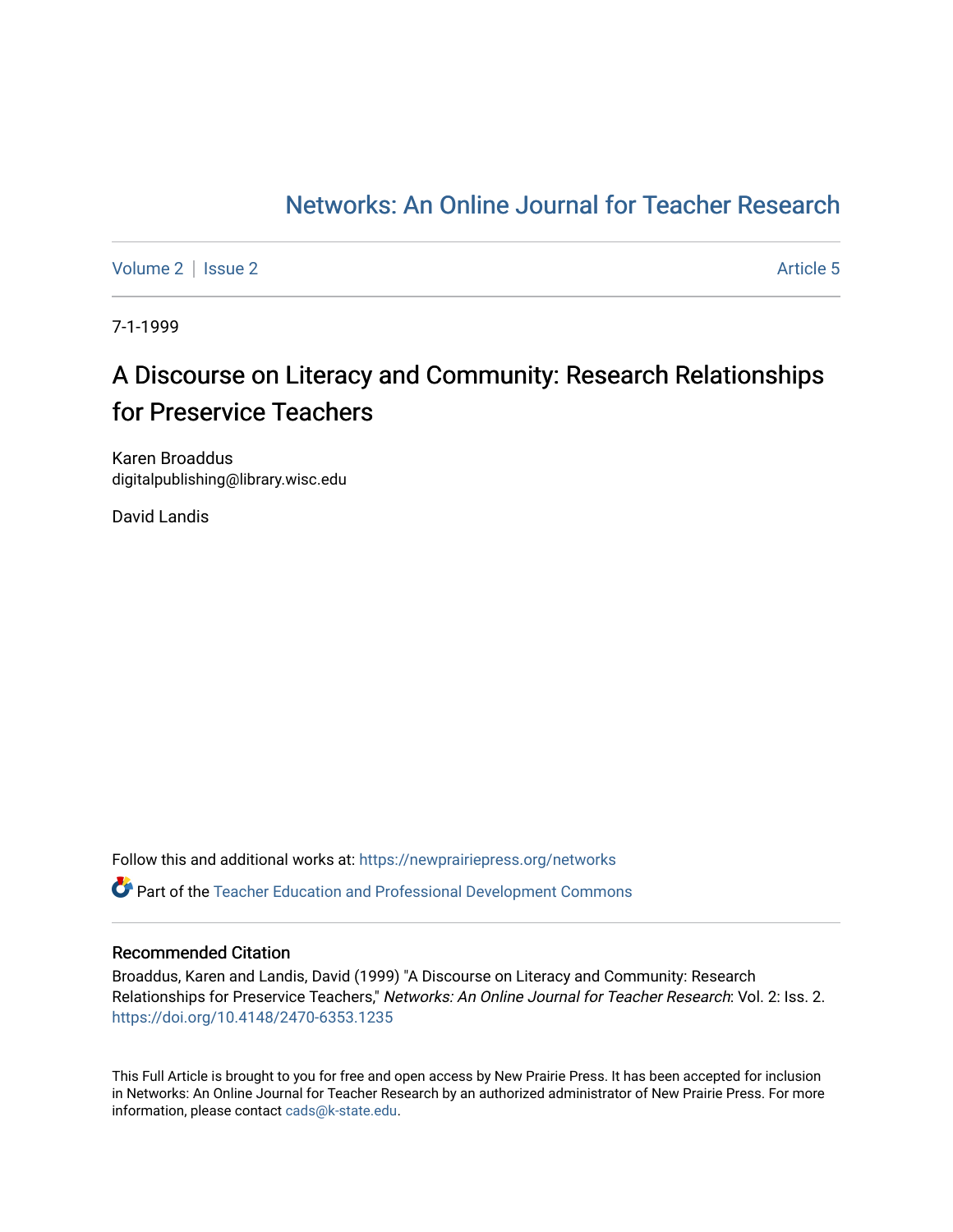# **A Discourse on Literacy and Community: Research Relationships for Preservice Teachers**

#### *By Karen Broaddus and David Landis*

Karen Broaddus teaches at James Madison University in Harrisonburg, Virginia, and David Landis at the University of Northern Iowa at Cedar Falls.

#### **Abstract**

This written dialogue between two university researchers explores how different forms of preservice teacher inquiry work as active components of language arts coursework in elementary education. We will discuss

issues of design and implementation:

- 1. Theoretical contexts for including research in teacher education
- 2. Selecting settings for preservice teacher research
- 3. Defining research tasks
- 4. Examining professional research relationships
- 5. Forms for reflection
- 6. Analyzing research outcomes

Our positions will be illustrated using the results of two distinct examples of literacy research: a study exploring the experiences of two preservice teachers conducting individual case studies of literacy development and a study examining a classroom-based research experience for one undergraduate.We will examine the role inquiry played in establishing professional relationships and how the three preservice teachers' use of language reflected their situational contexts-- the social and cultural messages embedded in their stories of teaching and learning.

#### **Background**

Karen Broaddus and David Landis are university professors who supervise preservice teachers conducting field-based literacy research in elementary and middle schools. The following written dialogue began as an informal conversation between these two researchers. The focus of the discussion quickly turned to the issues involved in supporting novice teachers as they explore literacy using inquiry-based methods. Both Karen and David have had recent experience using qualitative research methods in their courses with preservice teachers. For this discussion, they will present research conducted by three of their students. Karen shares portraits of two preservice teachers, Jackie and Ashley. Jackie conducted a semester-long case study of a thirdgrade student who had difficulty reading fluently and often refused to write. Ashley conducted a similar case study of a fourth-grade student who had reading comprehension problems. In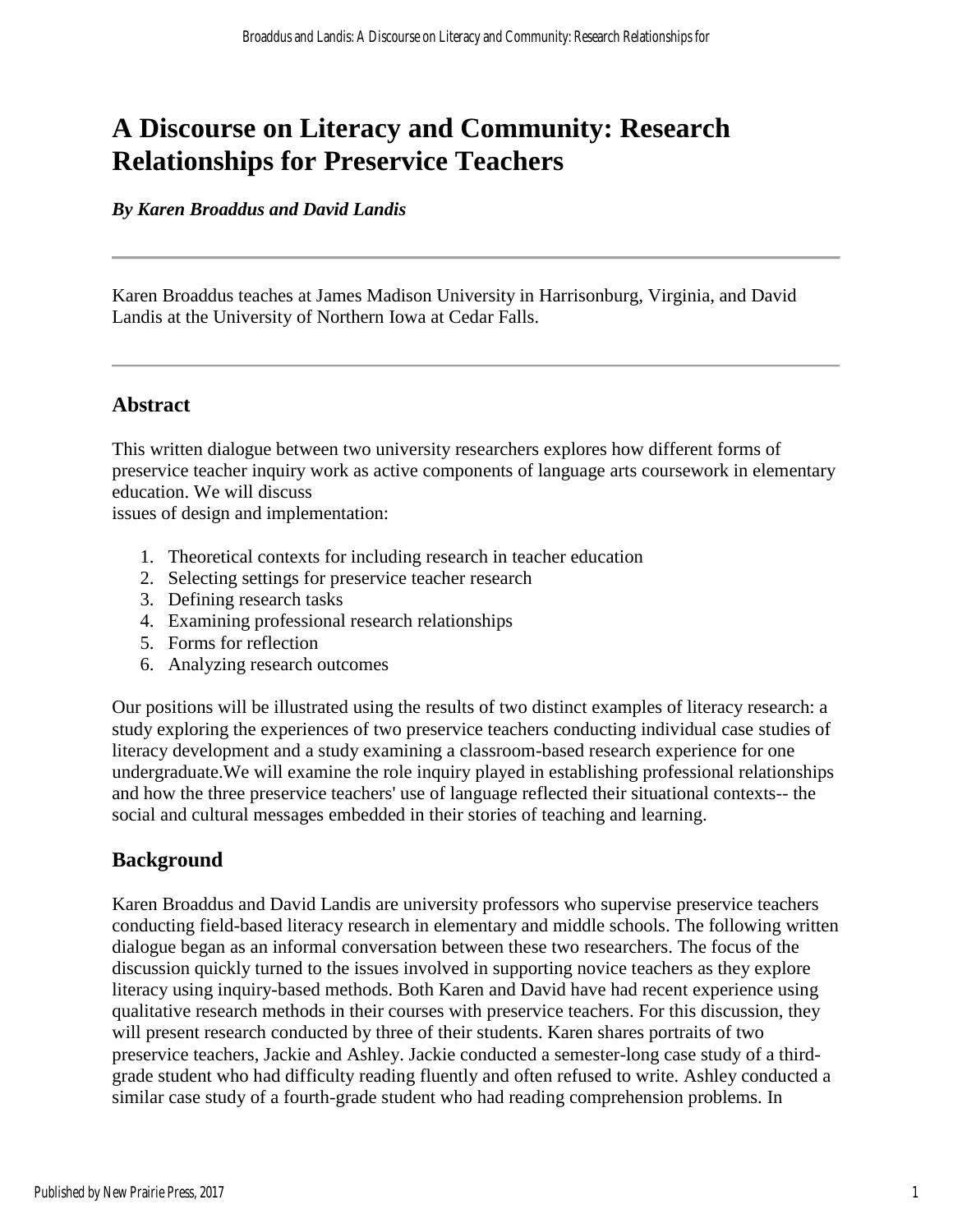contrast, David's work with preservice teachers has focused on classroom-based research.He will describe his work with preservice teacher Lynn and cooperating teacher Allison in a fourth-grade classroom. In the following dialogue, Karen and David will examine how different settings and research tasks affect learning experiences for preservice teachers.

## **Overview**

*Karen*: Through this conversation, I would like to explore different ways of using inquiry methods in preservice teacher education in the language arts. Each year, I consider how to set up effective field research experiences that encourage preservice teachers to reflect on the complexity of children's language and literacy development. I attempt to place my students in research environments in which they feel they are able to pose personally relevant questions about educating children in the language arts. How does conducting this type of field-based research affect preservice teachers' relationships with children, parents, and teachers? In turn, how does acting as a researcher in a new community influence preservice teachers' perspectives about language arts education?

*David*: I began to look at settings in order to explore preservice teachers' views about their research experiences. According to Erickson and Shultz (1992), understanding educational experiences requires close attention to what the student brings to the setting and to what is present in the setting-- the people, artifacts, and social relations. The importance of field-based research is presented in Mosenthal's (1996) study of one preservice student who viewed her learning in terms of the practices that appeared appropriate for her work with elementary students. In essence, she evaluated her work according to her standards for good teaching. As I considered what might be meant by preservice teachers' views (Dixon &Green, 1996), a key concept that informed my approach was interaction or the contributions of people to what is happening at a particular location in time.

*Karen*: The community setting and research relationships deserve careful consideration as we design studies that involve preservice teachers as practitioners. Wagner (1997) discusses distinctions among three different areas of researcher-practitioner cooperation in research: dataextraction agreements, clinical partnerships, and co-learning agreements. Research may alter the social environment within a school, and Wagner concludes,"Organizational features of educational research projects represent social interventions in their own right" (p. 20). Research relationships not only change communication within the immediate setting, but also may change an individual's relationship with an institution. However, these social elements of research design are often not examined at the university level. I would like to talk with you more about how we as researchers design multilayered studies that explore the social settings of research experiences for preservice teachers.

## **Theoretical Contexts for Research in Teacher Education**

*David*: My approach to exploring preservice teachers' views is based on readings in cultural anthropology (e.g. Geertz, 1983; Spradley,1980) and interactional sociolinguistics and ethnography (e.g. Green and Bloome, 1997). These constructs focus on individuals' actions with language and describe their language and actions as social and cultural processes.I was interested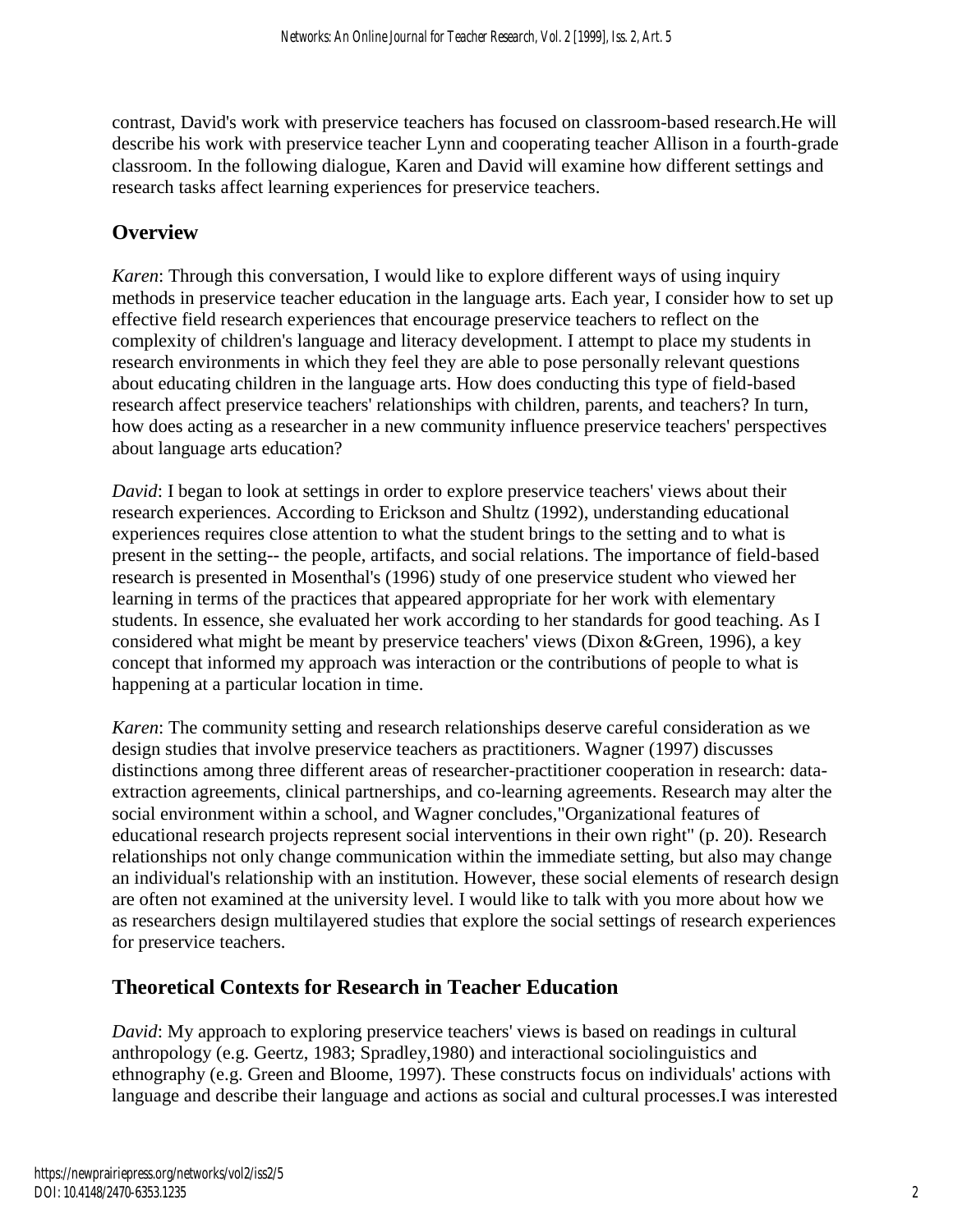in finding out more about preservice teachers' viewpoints on the projects they planned and implemented while enrolled in a reading/language arts methods course. In order to look more closely at such views, I investigate the interactions of one preservice teacher, Lynn, with her cooperating teacher, Allison. I selected this case because of the opportunity to audiotape and videotape in Allison's classroom. My goal was to understand the field-based lessons and projects as a preservice teacher might. Lynn's relationship with her cooperating teacher-- their everyday routines and practices-- both supported and challenged my interpretations. I found my research examining Lynn's and Allison's interactions. During the semester, they developed particular topics of conversation and ways of engaging in discussions with one another. Through their conversations, they developed a repertoire of social routines, a shared world of experiences, and I noticed how they mutually influenced one another (e.g. Lindfors, 1991). I also noticed that their developing interactions were markedly different from the interactions that I had with Lynn.

*Karen*: Social relationships are a powerful part of the research process. The relationships preservice teachers develop when they are researchers are quite different than the relationships they develop as student interns in field settings. Perhaps a discussion of what definitions of research best fit our work with preservice teachers should be one focus in this conversation. Richardson (1994) provides an excellent overview of the differentiation between formal research and practical inquiry. Formal research provides the type of information that stretches the boundaries of what has been established as common knowledge in the areas of teaching and learning.Practical inquiry is more likely to lead to a deeper understanding of daily issues in the classroom; this research setting allows teachers to reflect on personal beliefs. As a result, classroom change is more likely to emerge from the contexts of practical research. For preservice teachers who a truly novice practitioners, practical research provides an opportunity to look closely at individual students, teaching practices, and the social and cultural contexts of learning. It is firsthand experience connecting theory and practice by posing questions within specific settings.

*David*: Questions that I posed tended to focus on how interactions were constructed by Lynn, Allison, and their students. For example, their conversations and writing could be considered as "texts" representing their daily life in that particular classroom (Bloome and Egan-Robertson, 1993).Talk and gestures that class members created could serve as "resources" that could be taken up by other people through interactions. In the present study, the communications between Lynn, her students, and Allison served as texts that represented their ongoing experiences. Following Dixon and Green (1996), these texts are understood a) as produced through local interactions, b) are shaped and reshaped over time, and c) are representative of the social, cultural, and historical knowledge needed in order to participate in activities at the field site.

*Karen*: I am intrigued by your explorations of language as text.I have found that the language of preservice teacher researchers reveals understandings about issues of power in the relationships they form as researchers. Kleinsasser (1988) notes that the very label 'student teacher' is an oxymoron for everyone involved in the learning situation. How are interpersonal relationships cultivated when one is both a teacher and a learner? Status is rarely clear in a school environment, and preservice teachers often find themselves at points of transition where they are forced to renegotiate their roles. Cole and Knowles (1993) raise thought-provoking questions about how such research relationships evolve. Knowles speaks from experience. His own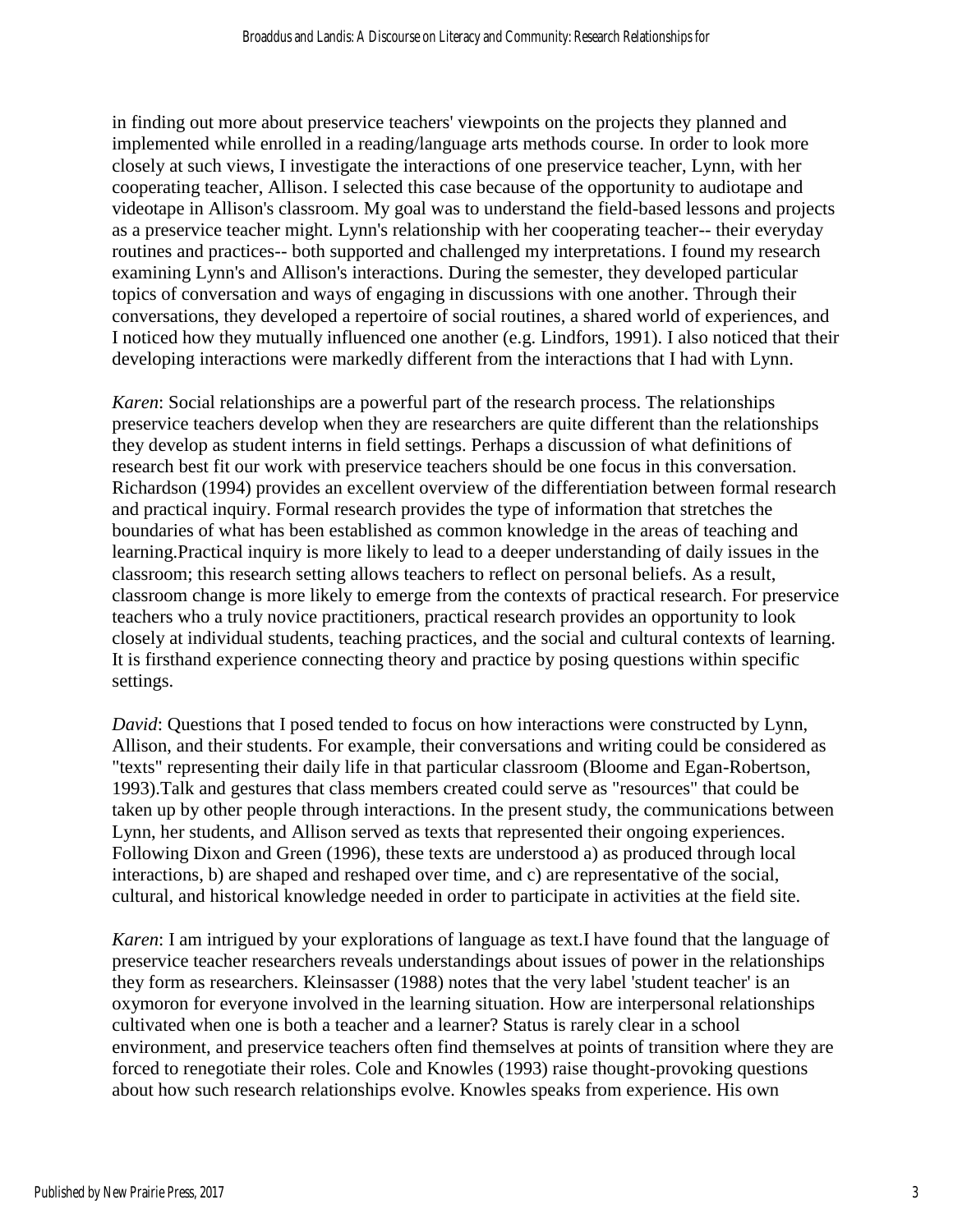relationship with one preservice teacher, Elizabeth,was threatened because the roles in their research partnership were not clearly delineated. Elizabeth had become a source for information on teacher development rather than a principal researcher in their project. As a result,she chose to remove herself from the study. I have found it useful to use the matrix Cole and Knowles set up as an organizational framework to help researchers consider technical, personnel, procedural, ethical, political, and educational issues that may arise in collaborative research relationships with preservice teachers. In my own research, I scheduled regular sessions where university students' concerns or questions about research relationships were discussed. It was in this informal setting that the conversations most clearly revealed the complexity of research interactions. The preservice teachers kept returning to this type of storytelling as a means of discussing research relationships.

*David*: In my study, I also found that a striking pattern of interaction was the telling of stories by Lynn, the preservice teacher, and Allison, the cooperating teacher, as they talked about teaching and learning. The stories they told tended to focus on how various activities worked or did not work with their students. Conle (1996) explains that storytelling is a way to build knowledge about teaching. The preservice teachers in her study related specific items and experiences to one another and created metaphors that were useful for developing their understanding of teaching.The analysis by Conle helps to explain how storytelling was used by Lynn and Allison to jointly construct and share knowledge about teaching in fourth grade. I found it interesting how this knowledge was intimately tied to interactions. Cortazzi (1993) explains that stories represent "event-structured knowledge" or specific, situated understandings. Stories could provide insight into ways that preservice teachers develop understandings about teaching and learning through the interactions at their field-based settings.What are your thoughts about the field settings for your students?

## **Selecting Settings for Preservice Teacher Research**

*Karen*: I struggle with the complexity of supporting preservice teachers in conducting research projects in diverse field settings. I have been experimenting with limiting the focus of research to individual case studies of children who are experiencing difficulty learning to read and write. I have found that the problems and issues that arise from the intensive study of one child as opposed to the study of a classroom of children are unpredictable and sometimes ethically or culturally acute in a particularly personal sense. The "average" child is nonexistent. Each of the preservice teacher's stories underscores the powerful research experience of coming to know an individual learner. Reflections revolve around family and community contexts for literacy; these children usually come from strikingly different backgrounds than the preservice teachers. This discrepancy often leads the preservice teachers to reflect on their own experiences learning to read and write. I find this connection between personal history and the selection of a case study to be fascinating. How did you arrange research placements in field settings? What type of data have you found to be most useful to collect?

*David*: I agree with you about the significance between the connection between research selection and personal history. I'm reminded of the decision to focus on Lynn because of arrangements that her cooperating teacher had made for videotaping of the lessons. In order to build my understanding about Lynn's personal history and her experiences at the field site, I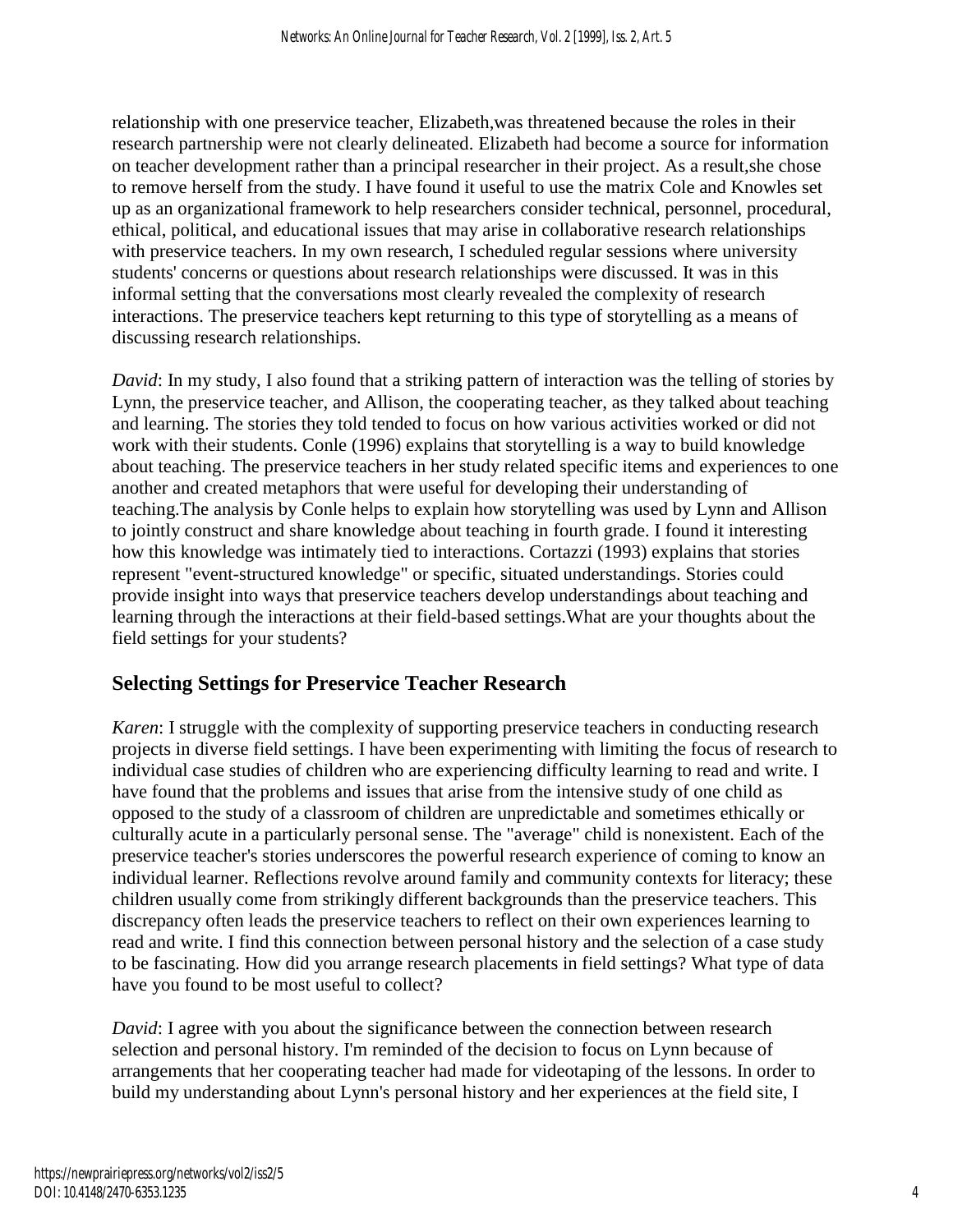selected particular research tasks: observing her field teaching, writing reflections about my observations, conducting several informal interviews and one formal interview with Lynn during the semester, videotaping three extended conversations between Lynn and her cooperating teacher, and reviewing written work such as the reports of the research projects that Lynn accomplished. The final sources of data for this investigation included participant observation in 8 hourlong lessons, 100 pages of field notes, 8 hours of videotaped lessons, 5 hours of video and audiotaped interviews (involving Lynn, her cooperating teacher at the field site, other students enrolled in the methods course, and myself), and 180 pages of preservice teachers' written artifacts. I conducted a topical and thematic analysis of conversations and interviews in order to account for as much of what was said as possible. I held conversations with the cooperating teacher and Lynn in order to check my interpretations with them, and I engaged in cycles of raising questions and answers about what I observed. How did you arrange research field settings for the preservice teachers and collect data on their experiences?

*Karen*: My study examined the issues involved when two preservice teachers, Jackie and Ashley, undertook intensive, semesterlong literacy case study research projects. My study of professional relationships-the social and cultural contexts of research-included individual interviews at the beginning and end of their research, and a group interview during the research. I observed two tutoring sessions, and I observed both preservice teachers weekly during their fiveweek field placement in the language arts classroom. Further data included my research log, both preservice teachers' research logs and final case studies, transcripts, videotapes, and audiotapes. Considering personal history was an important aspect of this study. Both of these preservice teachers were in their early twenties and came from upper middle class, suburban families in the midAtlantic states. Jackie was European American; she was an only child who had moved several times in elementary school. Ashley was Korean American; her family had emigrated from Korea when she was in third grade. Both women were in their fourth year of a five-year degree program; student teaching would take place during the year after the research.

The research setting was a professional development school in a small city; the school was located between a low income, public housing project and a middle class neighborhood. Jackie's case study child was third grader J. J.; he was enrolled in the gifted program, but had difficulty reading fluently and often refused to write. Ashley's case study child was Ann, a fourth grader who had reading comprehension problems and was physically handicapped. Both children came from middle class, African American families. Interestingly enough, Jackie and Ashley each chose a case study child whose literacy experiences paralleled difficult situations in their own school histories. Jackie described the isolation she felt when she was designated as a gifted student; third grade was a particularly trying year for her. She empathized with J. J.'s reluctance to write. Ashley chose to study a fourth grader, Ann, whom the teacher felt needed individual attention, particularly since she was frequently taken out of class for special programs. Fourth grade was also a difficult time for Ashley when she received special support as she adjusted to her move from Korea to the United States. In many instances, these two women were using the research tasks to explore issues that were part of their own personal histories. What role did the assigned research tasks play in your study?

## **Defining Research Tasks**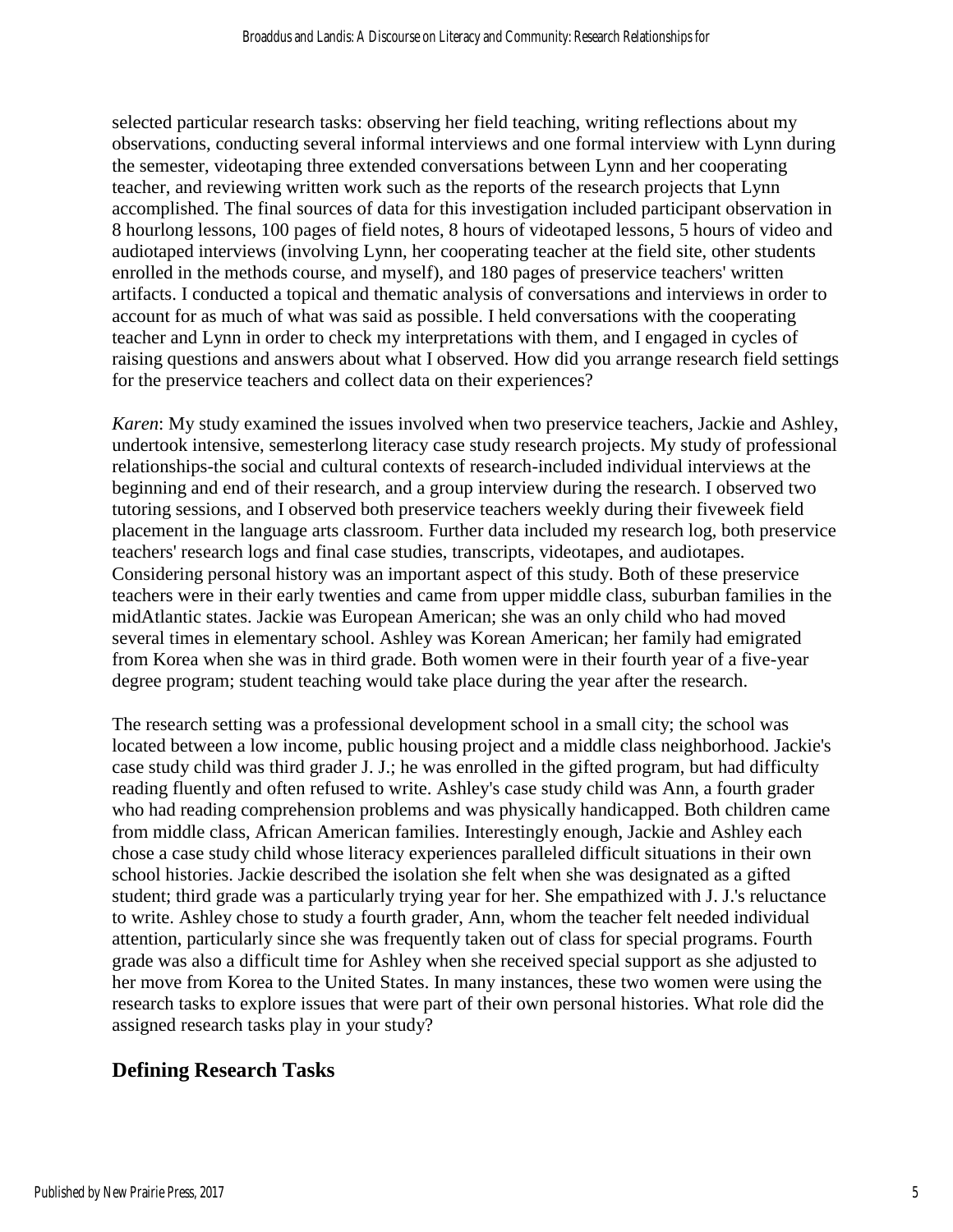*David*: The teaching that Lynn did became her research much more so than the research tasks (see Table 1) that I assigned. For her course requirements, Lynn completed four research projects and also planned and delivered eight hours of instruction at her elementary school. The first research project involved interviewing a student who spoke English as a second language about personal experiences in American schools. The second task was to talk about schooling with the parents of a child with special needs. All of the preservice teachers wrote brief reports describing these conversations and conclusions that were drawn. The third research project was to plan and carry out a program of assessment and evaluation for one student over the course of the semester. Each preservice teacher completed a report describing what had been done and providing interpretations of the results. The fourth project involved arranging notes and reactions to instructor and studentselected readings, discussions, and other written materials across three portfolios. University students designed these portfolios to demonstrate and analyze their progress towards course goals. Teaching became research for Lynn through the questions that she posed. What type of academic activities do children enjoy? What methods and procedures work with children? Her efforts in the field began to focus on answering these two questions.

#### **Interviews**

classroom teacher February 18, March 3, April 21 university instructor March 4 parent(s) of a a child with special needs April 12 with student speaking English as a second language April 12 **Observations** week-long participation in elementary school classroom March 3-7 three students' reading and writing February 6-April 10 **Teaching** series of eight reading and writing lessons February 6-April 10 **Evaluation** semester self-evaluation April 30 portfolio and reading journal (self, peers, instructor) February 19, April 12 ,April 30 Primary Language Record (student evaluation) February 6-April 10

#### **Table 1. Assigned Research Tasks**

I had hoped Lynn would do more with two of the course projects--the interviews of parents and students. These two tasks seemed to me to have a more clearly defined formal research orientation along the lines of the distinction you made earlier; however, I noticed that Lynn redefined the research angle so that she could focus on what was of immediate importance to her teaching in the classroom. As I reflect on your approach with your two university students and my approach with Lynn and my reading and language arts class, I feel that the main difference in our two studies of preservice teacher research is the particular setting of the research experience for the preservice teacher. The tasks and structure required for a case study versus the projects and teaching required for a classroom study resulted in different types of questions being asked. My methods course students essentially responded in ways similar to Lynn by redefining the more formal research tasks and redirecting them towards answering particular questions they had about teaching in their field settings.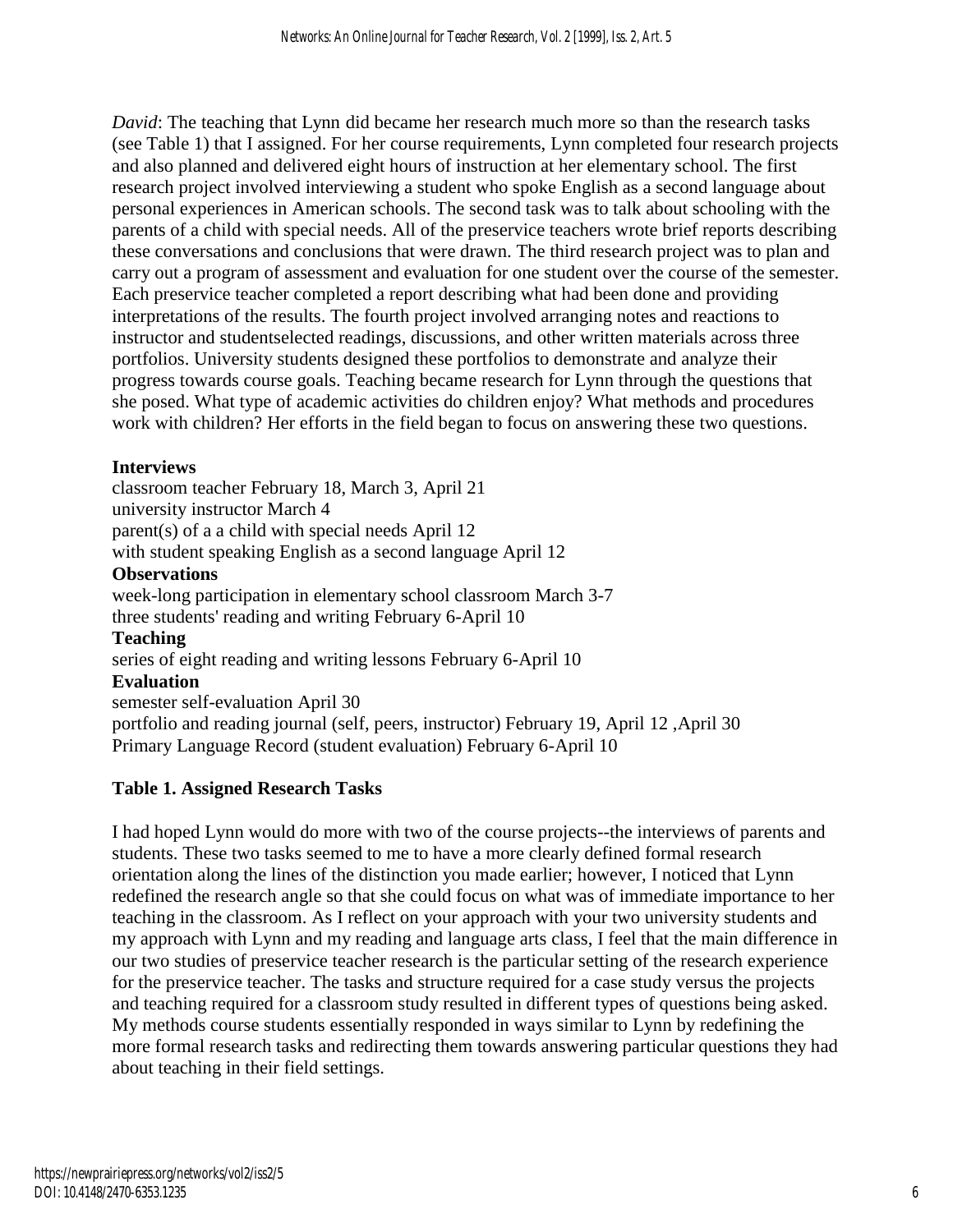*Karen*: I think there is a significant difference in pursuing a series of research projects and undertaking one case study. I have also included undergraduate research in literacy methods courses in group and individual formats with differing results. For this particular study, I wanted to intensify the emphasis on qualitative research methods by designating independent study credit for a case study research course. Both of the elementary school children in the studies were already working with the preservice teachers in a group setting for a language arts methods course. Their dual placements as both classroom teachers and tutors allowed Jackie and Ashley numerous opportunities to study the varied contexts of literacy as they conducted their case studies. To establish a deeper understanding of the child's performance in school, J. J. and Ann were each given informal reading assessments, a developmental spelling inventory, and an informal writing assessment. Ashley and Jackie's research tasks (see Table 2) included audiotaped interviews of the child, the child's parents, the classroom teacher, and a resource teacher. Written reflections and partial transcriptions were recorded in a research log, and each transcribed one full interview. Each tutored her child in the language arts for at least 10 sessions and recorded sessions on videotape and audiotape.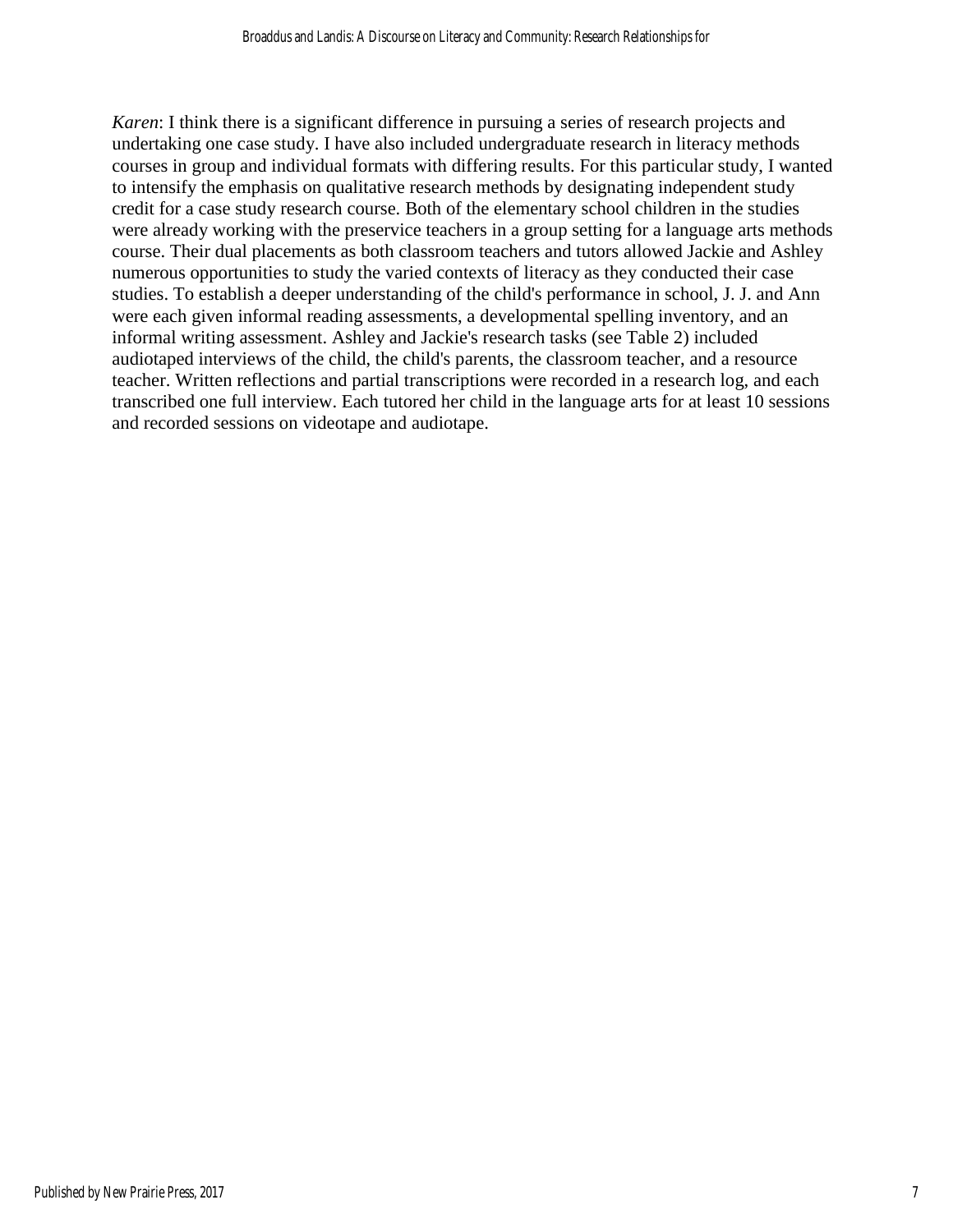|                                                     | Jackie                                              | Ashley                                     |
|-----------------------------------------------------|-----------------------------------------------------|--------------------------------------------|
| Interviews                                          |                                                     |                                            |
| Parent                                              | Mrs. Johnson<br>March 29<br>MI. Johnson<br>April 28 | Мтз. Сагу<br>May 5                         |
| Chirld                                              | J.J.<br>April 18                                    | Ann<br>April 7                             |
| Classroom<br><b>Teacher</b>                         | Mrs. Kennedy<br>March 10<br>April 28                | Mrs. Heaton<br>March 9<br>Ivisty 9         |
| Te ach e <b>r</b><br>for Special<br><b>Services</b> | Gifted education<br>teachers (2)<br>April 29        | Resource teacher<br>(Mrs. Bates)<br>May 6  |
| Observations                                        |                                                     |                                            |
| Langvage<br>Arts                                    | April 14                                            | April 28                                   |
| Special<br>Services                                 | Gifted program<br>April 13                          | Resource<br>April 29                       |
| Other                                               | February 24                                         | April 15                                   |
| Tutoring                                            |                                                     |                                            |
| Audiotape                                           | April 19                                            | May 5                                      |
| Videotape                                           | April 28                                            | May 6                                      |
| Research Journals                                   |                                                     |                                            |
|                                                     | February 11<br>to May 2                             | February 1<br>to May 6                     |
| Assessments                                         | <b>Informal</b><br>Reading Inv<br>March 29          | <b>Informal</b><br>Reading Inv<br>April 25 |

Table 2: Preservice Teacher Research Tasks

J. J. and Ann were observed in three settings: language arts class, Title 1 or resource classroom, and another school environment. Weekly research group meetings to discuss readings, research procedures, and data analysis supported Ashley and Jackie's research. These meetings were essential to the process; their roles as researchers were unfamiliar ones. Jackie and Ashley both discovered unexplored territory in their new positions: tutors in the school community and researchers in the local community. Discussing personal views of these roles-rethinking field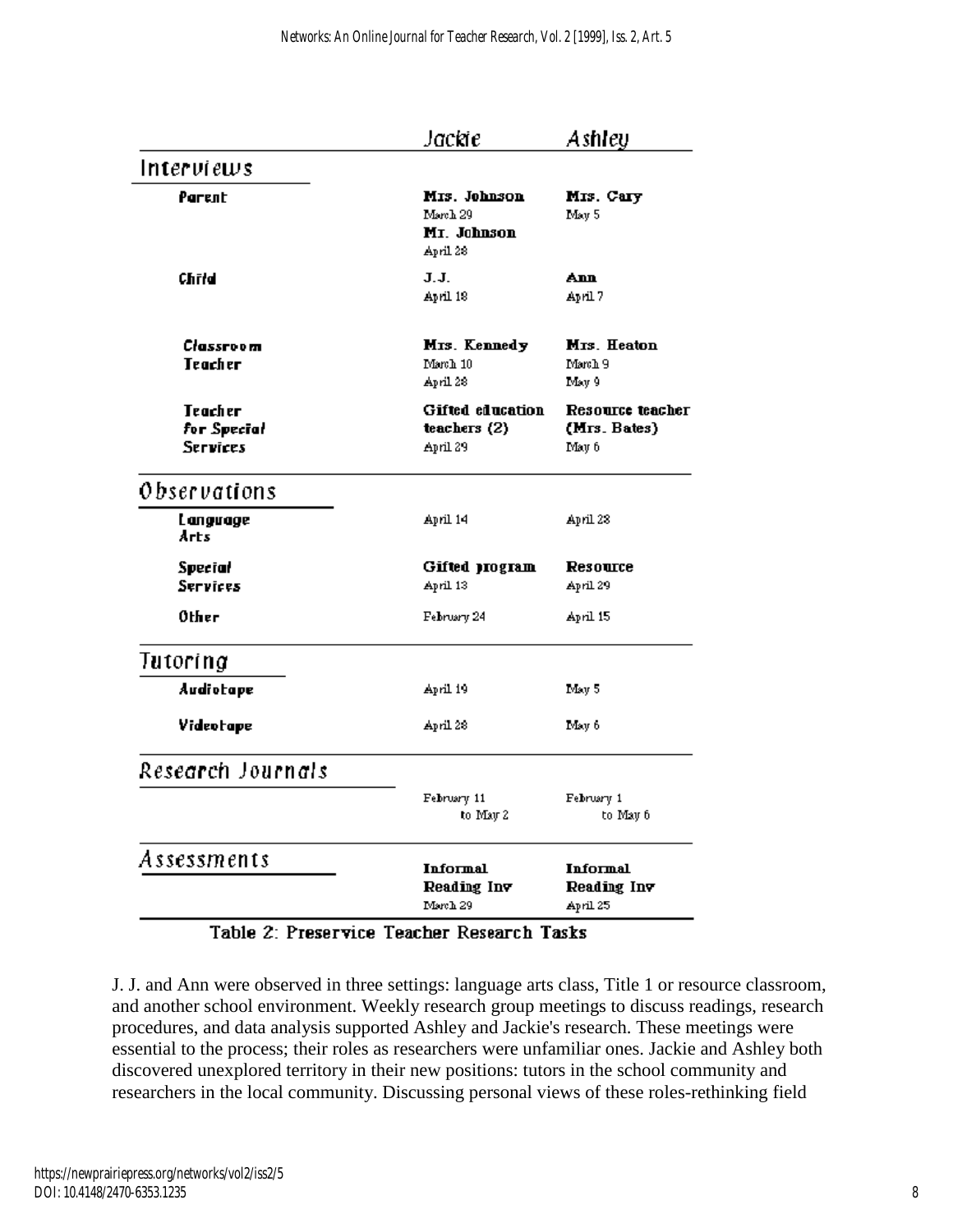interactions with research peers-allowed these women to explore autobiographical contexts to prior beliefs. The language they used to describe this professional status and their developing knowledge from extensive study of one child brought to the forefront social and cultural issues that had not been mentioned during their prior field experiences. They clearly focused on these newly established research relationships.

### **Professional Relationships in Research Interactions**

*David*: Your comments about field interactions remind me of comments about social relations between students and teachers described by Witherell and Noddings (1991). They note that teachers can attempt to enter into their students' worlds, but students, by virtue of their differences in age and life experiences, do not necessarily attempt to enter into their teachers' worlds. However, these differences in relations are not necessarily left unchallenged. During the course of a semester, the cooperating teacher and Lynn attempted to minimize the effects of the differences in relations while I, as the university instructor, let the differences go unchallenged. Lynn's decisions about where to focus her time in research tasks were influenced by storytelling and specifically by the efforts she shared with the cooperating teacher and her students to confront asymmetrical relations. As in the following exchange during their last conversation about the semester, Lynn's focus in conversations with Allison was often quite practical. Her emphasis remained on teaching experiences rather than research tasks:

Allison: Are there any supplies you might need? Any assistance you need? Lynn: Maybe make sure they do the journal. Allison: Okay. Lynn: The just can't seem to remember. Allison: They probably can't. Lynn: I gave it to Fernando. Allison: They should each have an entry in it by this Thursday? Lynn: Uhuh. I had this whole big thing planned out to talk about their journal. We were going to do a writing share kind of thing where we write and then tell what we remember from they said. And they're like, "Oh none of us did it." And I was like, "Oh no!" (covers her face with her hands). Allison: Did they show any kind of emotion? Lynn: Nell was like...ready to cry because I think she felt like it was her fault. I watched her dig it out from her desk. Allison: They all dig. Lynn: I think she felt like, "Oh I forgot and I didn't give it to these guys." Allison: What did you learn? Lynn: I learned not to rely on them doing what you ask. Allison: Always have a backup plan.

In this instance, what counted as a story for me as a researcher was a sequence of talk representing a "chronological sequence of events abstracted from experience" (Solsken & Bloome, 1992, p. 11). Storytelling was used by the cooperating teacher and Lynn to negotiate their own professional relationship as well as to build knowledge about elementary students and what makes for successful writing instruction.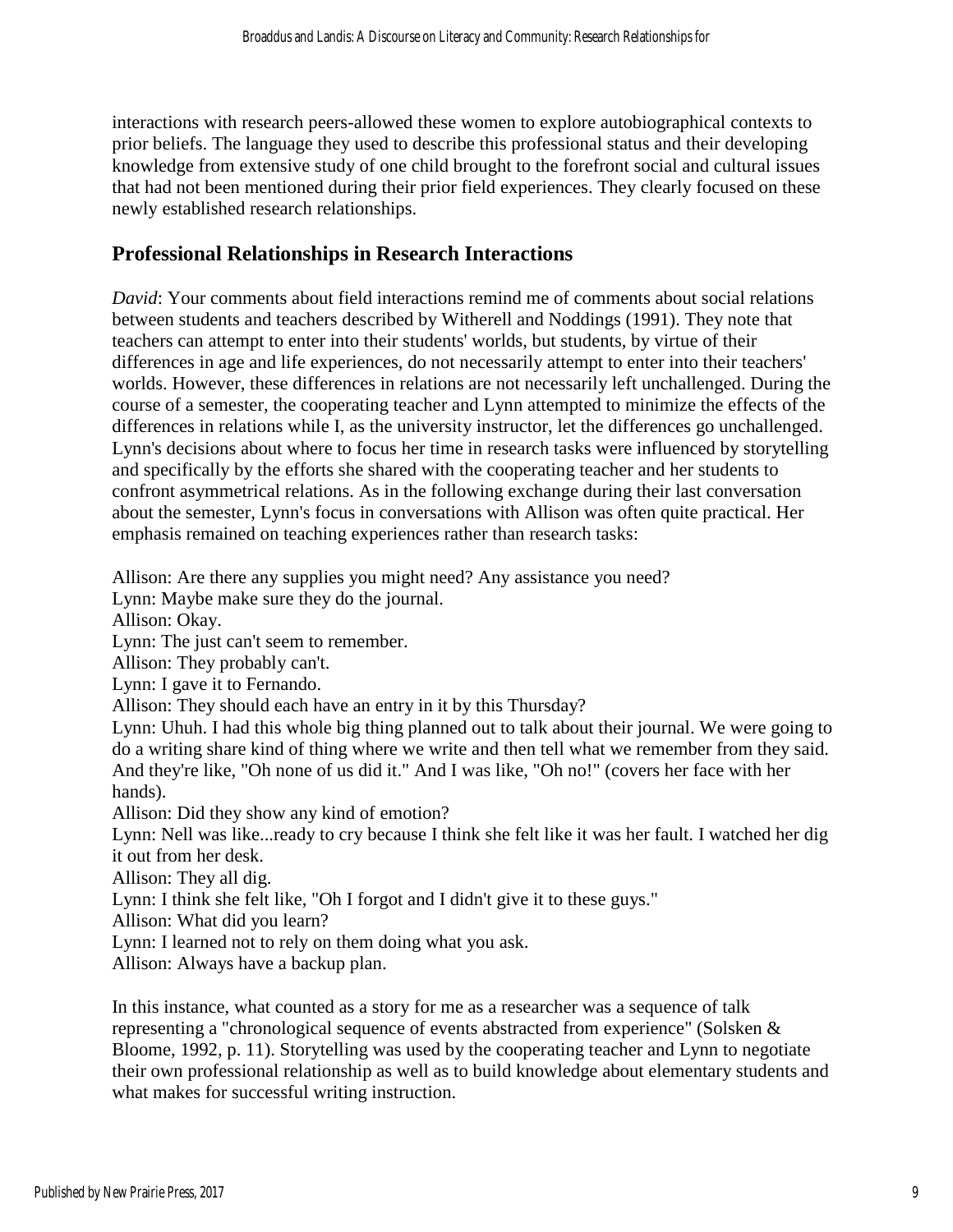*Karen*: I also discovered that Jackie and Ashley found the task of negotiating professional associations with experienced teachers and a supervisor to be quite challenging. However, the research actually provided a context in which they could interact with other educators professionally. Even with common points in research design, I was struck by the amount of guidance these novice teachers needed to effectively use qualitative methods. This type of methodology was unfamiliar to them; however, they discovered that by following these procedures they were placed in situations in which they had to discuss issues that had been left ignored in past field experiences. For example, the research relationship with a teacher over a semester gave Jackie and Ashley the opportunity to address differences of opinion about academics in a non-threatening fashion. With her Korean background, Ashley was surprised at the lack of respect and discipline she saw in Mrs. Heaton's fourth grade classroom. Although Ann was cooperative in class, Ashley found the environment distracting. In addition, Ashley did not understand why Ann's comprehension problems were not seen as an issue in school. With Ashley's strong beliefs about honoring her elders, she felt uncomfortable questioning the expertise of Ann's teachers, even when the information she was discovering about Ann's difficulties with reading comprehension and writing seemed quite different from how Mrs. Heaton described Ann's performance in class. Through their discussions of Ann's struggles with problem solving in mathematics, Ashley and Mrs. Heaton decided to explore the types of activities that Ann could handle with ease. They compared these strengths, such as fluency in reading, to the areas of critical thinking where Ann's performance broke down. An analysis of the reading tasks in the classroom lead them to discover that Ann was not required to go beyond answering simple factbased questions with the text available as a resource.

Ashley's interest in Ann's comprehension actually improved communication with the resource teacher, who had noted similar problems in reading and writing. In another example, Jackie's research helped her to view education from the perspective of Mrs. Kennedy, her cooperating teacher who had taken over J. J.'s classroom midyear. This statement emphasizes how the research experience increased the Jackie's awareness of diverse philosophies of teaching:

I was really positive about what she [Mrs. Kennedy] did in her classroom and what she tried. Maybe it will make me more understanding of my colleagues and...different philosophies when I go into a school because I have actually seen her struggle at this school where a lot of people have sort of the [local university] philosophy and she doesn't. She comes from a totally different type of training.

Jackie and Ashley's research questions came out of using qualitative procedures and from reflecting on teaching or tutoring experiences.

#### **Forms of Preservice Teacher Reflection**

*David*: Lytle and Cochran-Smith (1994) describe how questions may be made visible when the boundaries of what counts as research and practice are pulled together or blurred: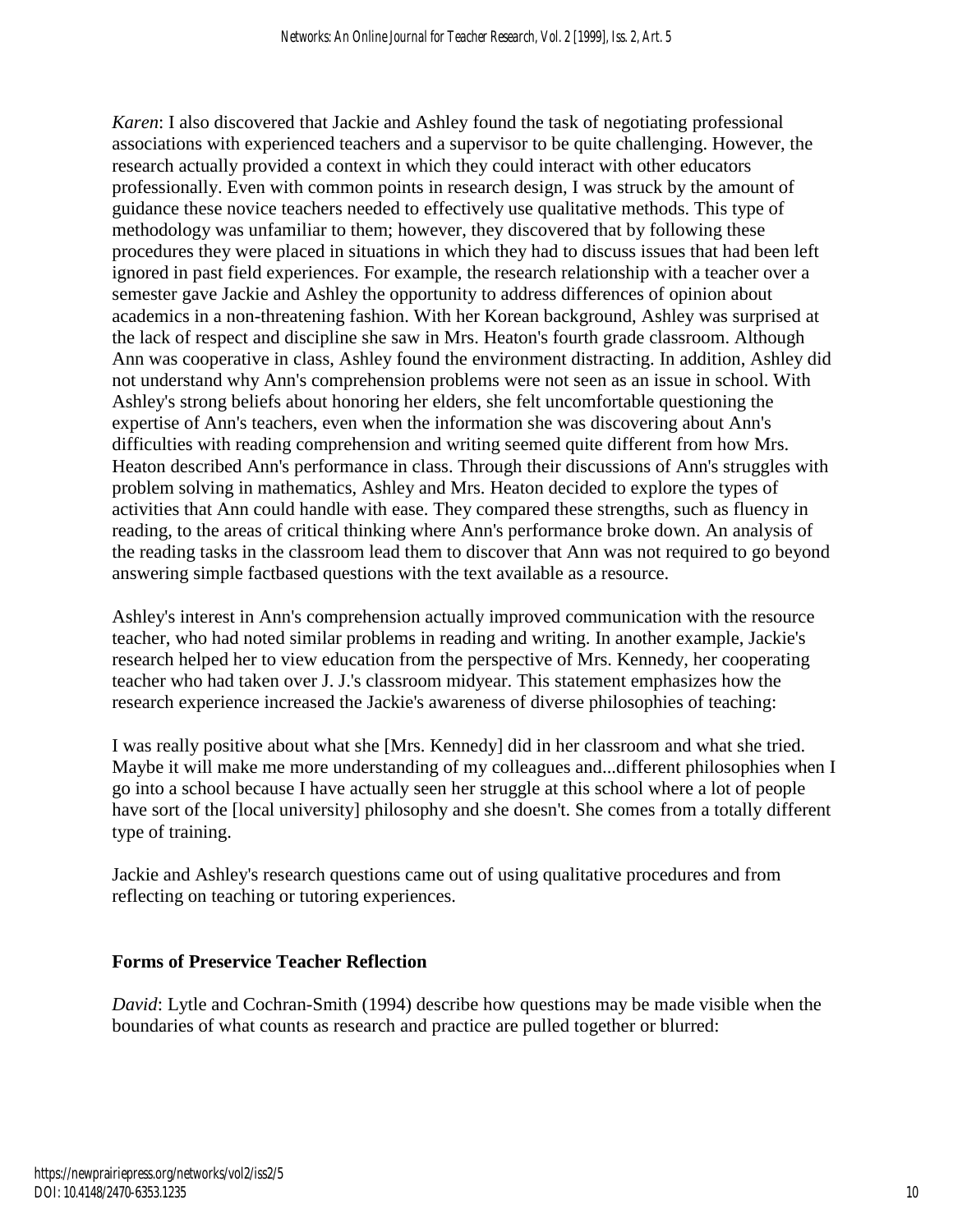Like other forms of action and practitionerbased research, teacher research is or has the potential to be a kind of praxis, or a research process embedded in the critical intersections of theory and practice wherein the relationships between knowers and known are significantly altered. (p. 23)

This type of inquiry needs to be both systematic and reflective; however, often teachers' voices have been missing from the field of research on teaching. Their questions are an obvious absence from the discussion, as are the interpretive frames teachers use to make sense of their classroom practices. Lytle and Cochran-Smith propose that this type of research on practice may be accomplished through data collection, analysis, and interpretation in four areas: a) journal writing, b) oral inquiries that examine educational concepts, texts, examples, and other data, c) classroom studies that explore questions about subject matters alongside students' inquiry, and d) essays about life in classrooms and schools. As you consider the research that Jackie and Ashley conducted in their case studies, what challenged your university students' beliefs?

*Karen*: Establishing working relationships with families from completely different social and cultural backgrounds proved most revealing for Jackie and Ashley. Racial issues, religious beliefs, family values, physical disability, and other loaded topics were explored in parent interviews and research group discussions. Race and religion were topics that emerged early in Jackie's study and forced her to reflect on her own background and views on multicultural education. Mrs. Kennedy had told Jackie that she would be working with a gifted third grader who was a Jehovah's Witness. When she met J. J. for the first time, Jackie remembered, "I was surprised that he was a black child, but I didn't have any problem with that after I discovered it I felt like an idiot I was just really mad at myself 'cause I think that I tend to be very openminded."

Later, Jackie found herself reconsidering her reactions to J. J.'s neighborhood with her research peers; she felt uneasy waiting outside of J. J.'s house for his mother to return: "The people were all of color and loud and they all seemed to know each other I didn't think I was going to get knifed but I sort of felt like I was invading someone else's territory." It was clear to Jackie that she and J. J. came from distinct communities: "That was the most uncomfortable situation I've ever really been in Once we got inside [his house], I felt very much at home but the outside was very stressful." Jackie was surprised to discover that she could communicate well with J. J.'s parents, although she was concerned that their religious beliefs as Jehovah's Witnesses curtailed his reading and writing. What was particularly interesting to me was that by the end of their research case studies, even after so much dialogue about these difficult issues, social and cultural concerns were hardly mentioned in these two preservice teachers' final case studies of the children (a written product that was only shared with me). Jackie wrote about religion within the context of J. J.'s reading materials. She never stated that he was a Jehovah's Witness or discussed the unique constraints placed on his education by his religious beliefs. Her case study focused clearly on J. J.'s learning style and the school contexts of his literacy development.

Ashley's case study described Ann and explored her academic difficulties in the area of comprehension. She discussed Ann's physical disability, but did not specify how her impairment affected daily academic routines. Ann's weight was not mentioned, even though that topic came up repeatedly in discussions about Ann's ability to move around the school. Talking about difficult topics came easily in informal conversations with the research group; committing thoughts and reactions to paper in writing did not. Formal learning, or the case study, did not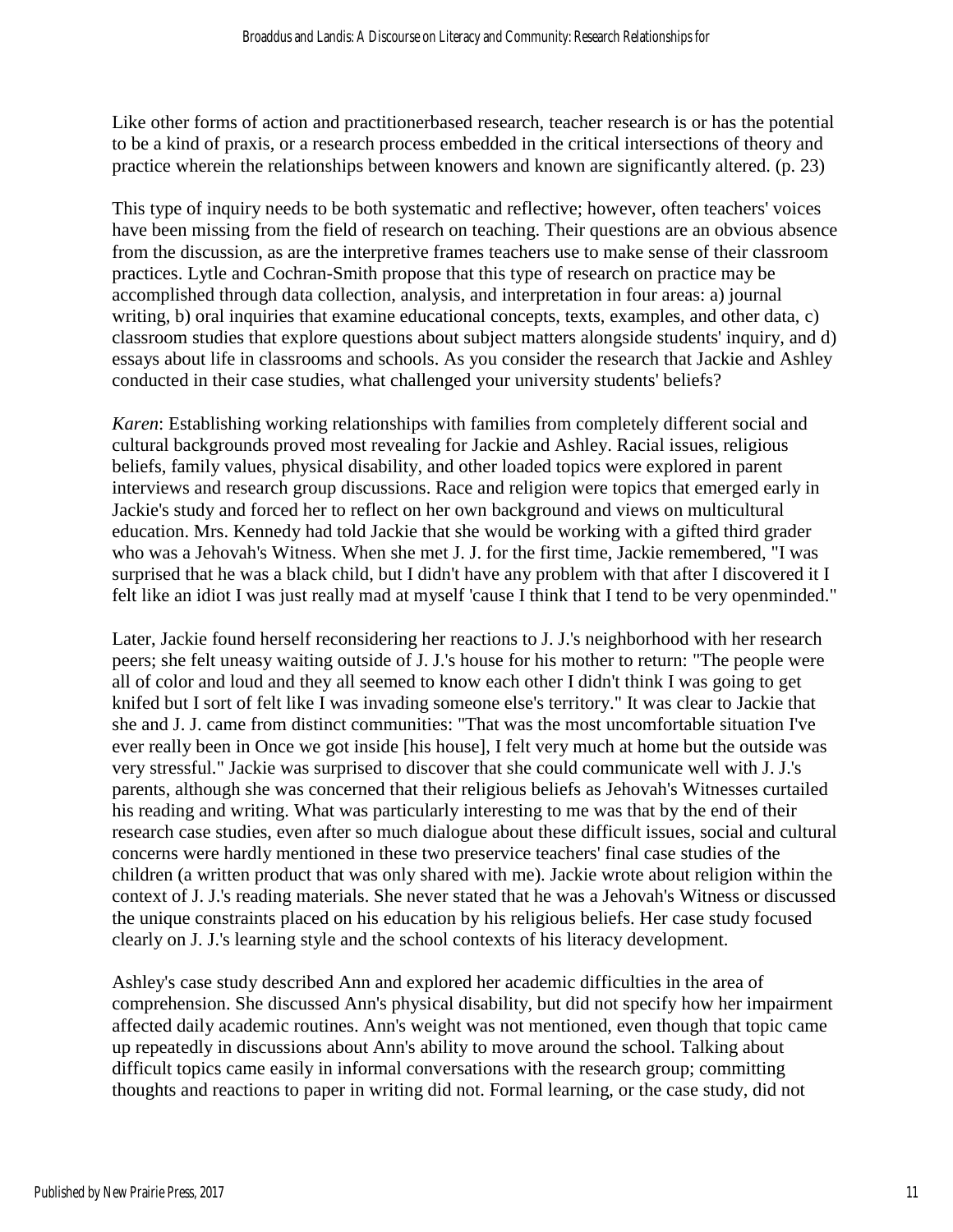include an in depth analysis of social and cultural contexts even though it had been a focus of research. Perhaps this "report" publication did not seem to fit the type of learning that had taken place during the semester.

*David*: Lynn perceived learning as what was closely connected with students she looked forward to teaching in her future. Because of differences in what was shared at the field site compared with what was shared at the education center building, she defined what could be learned from her methods course in terms of what teaching ideas worked with children and what activities children liked. For Lynn, research tasks about reading and writing did not represent an immediate connection to teaching language arts. What could be learned from interacting with the elementary students and sharing that knowledge with the cooperating teacher was more tangible. Through stories, Lynn defined what course tasks really counted as learning for her (Lindfors, 1991).

*Karen*: Since my study was more clearly focused on qualitative methodology, there was little flexibility in veering from the research focus. In fact, my students pursued additional research in the areas that pertained closely to their research questions. I found it fascinating that these college seniors remarked that this was the first time in their educational careers that they had been expected to play an active role in structuring their own learning. Ashley realized that her background in reading and language arts had not prepared her to tutor a child with such severe problems understanding text. Much like Lynn's focus on teaching, Ashley focused on questions about comprehension in her research study of Ann because it was the area where she felt most challenged in her own teaching. Jackie reflected how prior fieldwork experiences had made her feel "rushed to adopt a style" as if there were a correct way to teach the language arts. I wonder if in our zeal to immerse preservice teachers in field experiences we seem to suggest that there are immediate answers. In a sense, the answer has come before the question has been posed. After completing her research study, Jackie commented on the power of first hand experience to provide the foundation from which to pose meaningful questions: "If you don't know about it, you're not going to question it."

#### **Outcomes of Preservice Teacher Research**

*David*: It may be necessary to take a situated perspective about what counts as research if the field site shapes the questions that get asked, the purposes for the research, and how the methods are carried out. Green and Bloome (1997) make the distinction of this type of research that looks from the inside out and is conducted by practitioners such as teacher researchers, teacher educators, and university students. They note how important it is to make visible how the site, or the fieldbased setting, determines what counts as ethnography, or the research tasks. I think it is the emphasis on these situated understandings-the influence of the field site-that is of immediate concern for us. The questions, purposes, and theories of the researcher shape how an ethnographic perspective is realized. Field-based inquiry offers the potential to make visible various understandings about teaching and learning that are not always approached in the university class setting. The stories told by preservice teachers about their fieldbased teaching and research offer valuable insights into their understandings and how they interpret their experiences. Through the use of stories, insights are gained into the building of knowledge about teaching and learning in classroom settings.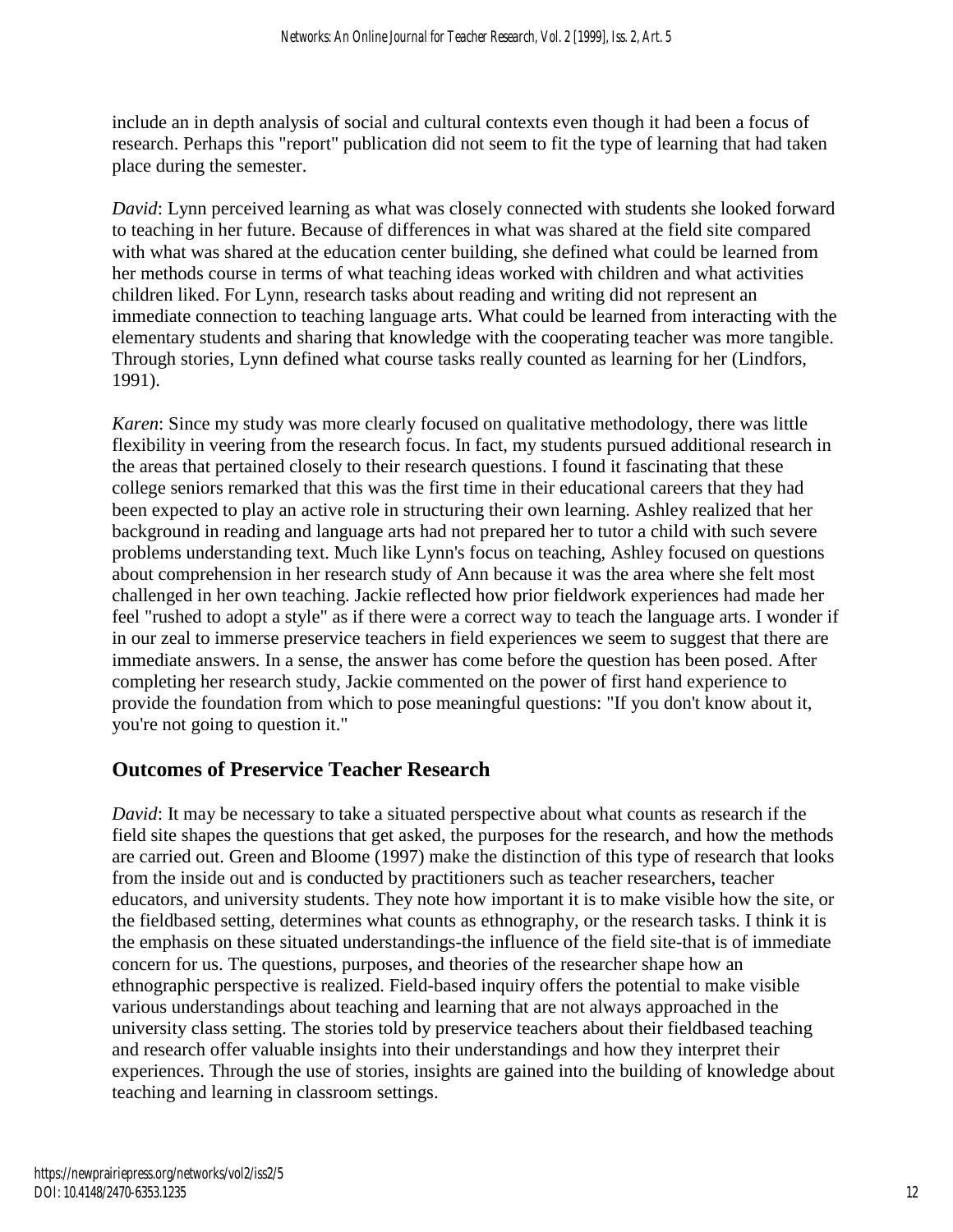*Karen*: My two students' research studies involved five different environments (see Figure 1) for learning: 1) autobiography and personal experience, 2) the case study of one child-one school, 3) social and cultural factors within a community, 4) educational issues of theory and practice, and 5) the individual perspective of reflection.



Figure 1: The Contexts of Preservice Teacher Development

Ashley felt that the research process forced her to adopt a personal stance on educational issues. She commented, "It makes me think for myself, like professionally, just how I would do the same things." Her relationship with Ann was not simple, as she described:

I just remember how I felt and how she felt, you know, the impression that I got. And it made me more keenly aware of what was going on than just being an observer in class...what to look for and what not to look for...understanding what is the objective of comparison.

In fact, in her research journal notes, Ashley sometimes follows her descriptions of Ann's progress with her own emotional responses: "Ann accomplished a lot today and I think she realized this too. I looked really content after our tutoring session." Ashley felt that research focusing on one child allowed her to analyze strengths and weaknesses in depth. She had never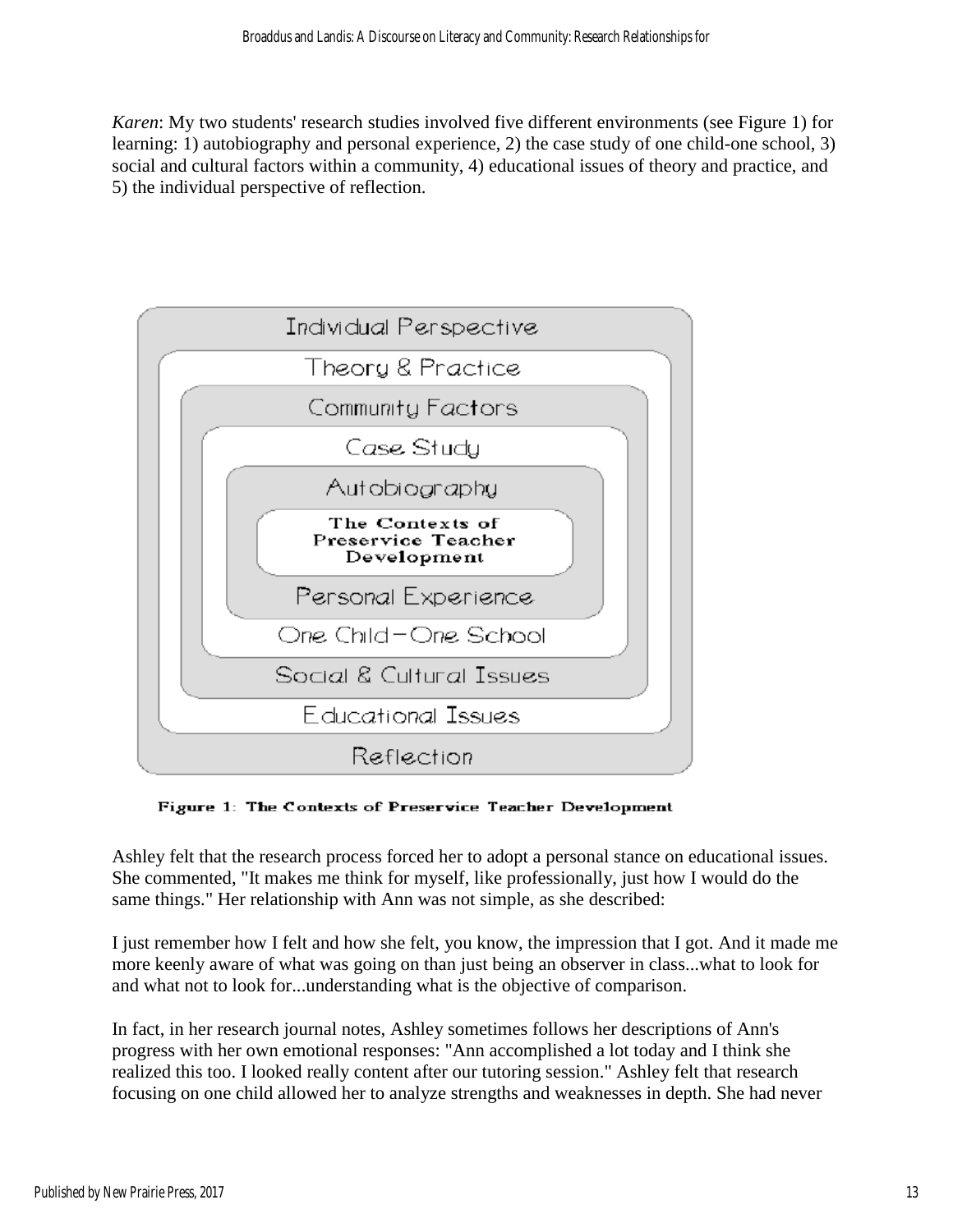considered that the school environment would be an important area of study. Jackie felt that the research process gave her a structure or a new lens through which to view the characteristics of individual children in a classroom. I think this is where our two research studies really differ. Jackie and Ashley were concentrating on their findings from specific research tasks such as interviews, observations, and video taping. Case study procedures clearly focus preservice teachers on individualization in literacy. As a result, they concentrate on areas that are unique to that child such as family background, ethnicity, and academic issues. On the other hand, classroom-based research projects are more open-ended. There are multiple areas of focus, and preservice teachers have to make decisions about where to spend time and energy in their inquiry. I think both types of research are challenging and worthwhile, but the learning outcomes are quite different.

*David*: One conclusion that I draw from our studies is that fieldbased inquiry is even more "authentic" than I realized. It seems to me that what is authentic field inquiry may be sometimes stranger, more real, more emotionally powerful, and more demanding than we and our students expected. For our students, participating in fieldbased inquiry resulted in their confronting situations, emotions, and questions that we had not anticipated. It may be that the distinction between formal research and more practical inquiry, which we discussed earlier, fades in importance. We need to focus on the particular events and interactions at field sites and how those particulars shape and are shaped by the teacher-researcher. I'm wondering if the distinction between formal research and practical inquiry doesn't tend to blur when the research situation is brought to the foreground.

Another conclusion for me is that the stories told by our students describing research settings, tasks, social relations, and reflections served as a means for building knowledge and understanding about teaching and learning. In addition, following through with our notions about field-based inquiry suggests that our preservice students should be involved with us in presenting and writing about teacher research. Such activities could serve as types of 'field sites' with their own particular settings, tasks, social relations, and opportunities for reflection. Thus, we and our students would participate in multiple inquiries. Universities need to offer research opportunities and experiential learning grants to support preservice students in these activities.

*Karen*: As I move toward more collaborative inquiry with undergraduates, I have found that some of the traditional roles of professor and student no longer exist. It is particularly interesting to watch how relationships change during a university semester as my undergraduates pursue literacy case studies. As these preservice teachers' areas of expertise about their children grow, so does their confidence in their ability to contribute to academic discussions. They feel the need to ask questions about a specific child, and they actively guide discussions. Another change is that questions that they pose in the university setting are not to find a "right" answer from a professor, but rather to consider alternative views and approaches to the issue. This is a particularly striking change of behavior for university students who have not been at the top of their class academically. I have had students comment that they have never been in a situation in which the professor has requested their analysis of a topic because they are the most knowledgeable individual in that area. This awareness of expertise transfers to further research; they are motivated to learn more.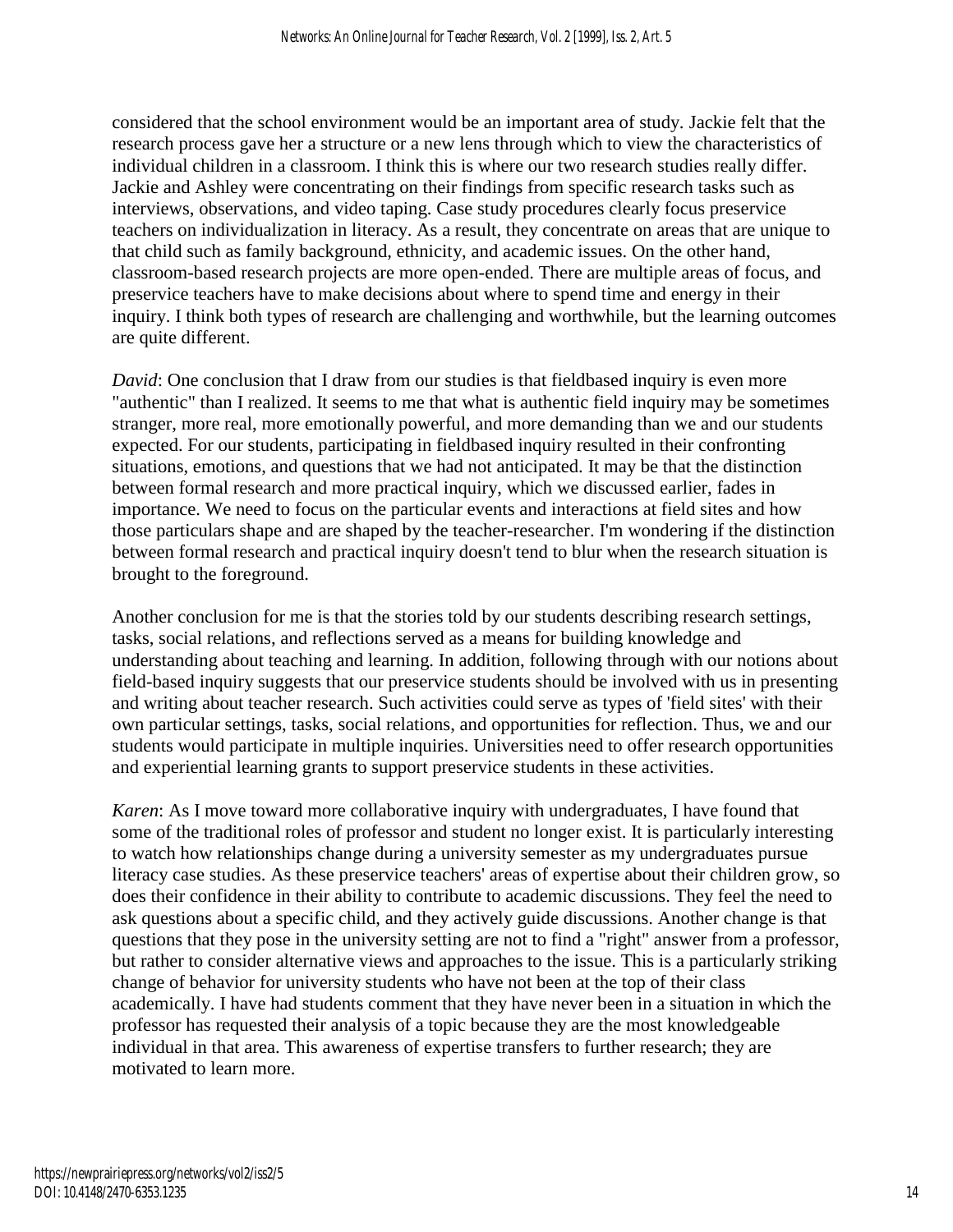I have had my preservice teachers "publish" their cases in varied forms. They always write a case for the teacher of the child. This product includes recommendations for literacy intervention in the school setting and recommendations for literacy activities at home. As a result, the schools see this type of research as a real asset to their literacy program. My students also produce a research case study (using pseudonyms) that they include in their teaching portfolio when they enter the job market. I have heard from several employers about how impressed they were with the depth of information in their portfolios; these preservice teachers' cases demonstrate their extensive knowledge of early literacy development. Case study research creates an extremely useful product for teachers, parents, and the preservice teacher.

More and more, I am finding myself working with students on conference presentations about inquirybased learning. One of my immediate goals is to include classroom teachers on research teams. This is certainly suggested by what you observed in the importance of a professional relationship between Lynn and Allison. In fact, Jackie caught me by surprise with one of her final comments about the power of inquiry in preservice teacher education: "I felt most confident in my relationship with you." Perhaps that process-developing professional associations in diverse settings-is at the heart of preservice teacher research.

#### **References**

- 1. Cole, A. L. & Knowles, J. G. (1993). Teacher development partnership research: A focus on methods and issues. American Educational Research Journal, 30, 473495.
- 2. Conle, C. (1996). Resonance in preservice teacher inquiry. American Educational Research Journal, 33(2), 297-325.
- 3. Cortazzi, M. (1993). Narrative analysis. London: The Farmer Press.
- 4. Dixon, C., Green, J., Brands, L. Crawford, T., Fluorine, A., Pitney, L. & Meager, B. (1996). Talking texts into being: A cross-case analysis of the relationship of oral and written texts in grades 1 and 5. Paper presented at the Third Annual Conference on Researching Language, Literacy, and Social Practice, Los Angeles, CA.
- 5. Erickson, F. & Shultz, J. (1992). Students' experience of the curriculum. In P. Jackson (Ed.), Handbook of research on curriculum. Macmillan: New York.
- 6. Geertz, C. (1983). Local knowledge: Further essays in interpretive anthropology. New York: Basic Books.
- 7. Green, J. & Bloome, D. (1997). Ethnography and ethnographers of and in education: A situated perspective. In S. B. Heath, J. Flood, & D. Lapp (Eds.). Handbook for research on the communicative and visual arts. New York: MacMillan.
- 8. Kleinsasser, A. M. (1988). Reflectioninaction of novice language arts teachers: Inquiry into an epistemology of practice. Unpublished doctoral dissertation, University of Kansas.
- 9. Lindfors, J. (1991). Children's language and learning. Needham Heights, MA: Allyn & Bacon.
- 10. Lytle, S. & CochranSmith, M. (1994). Inquiry, knowledge, and practice. In S. Hollingsworth & H. Sockett (Eds.). Teacher research and educational reform. Chicago, IL: National Society for the Study of Education.
- 11. Mercer, N. (1995). The guided construction of knowledge: Talk amongst teachers and learners. Clevedon, UK: Multilingual Matters Ltd.